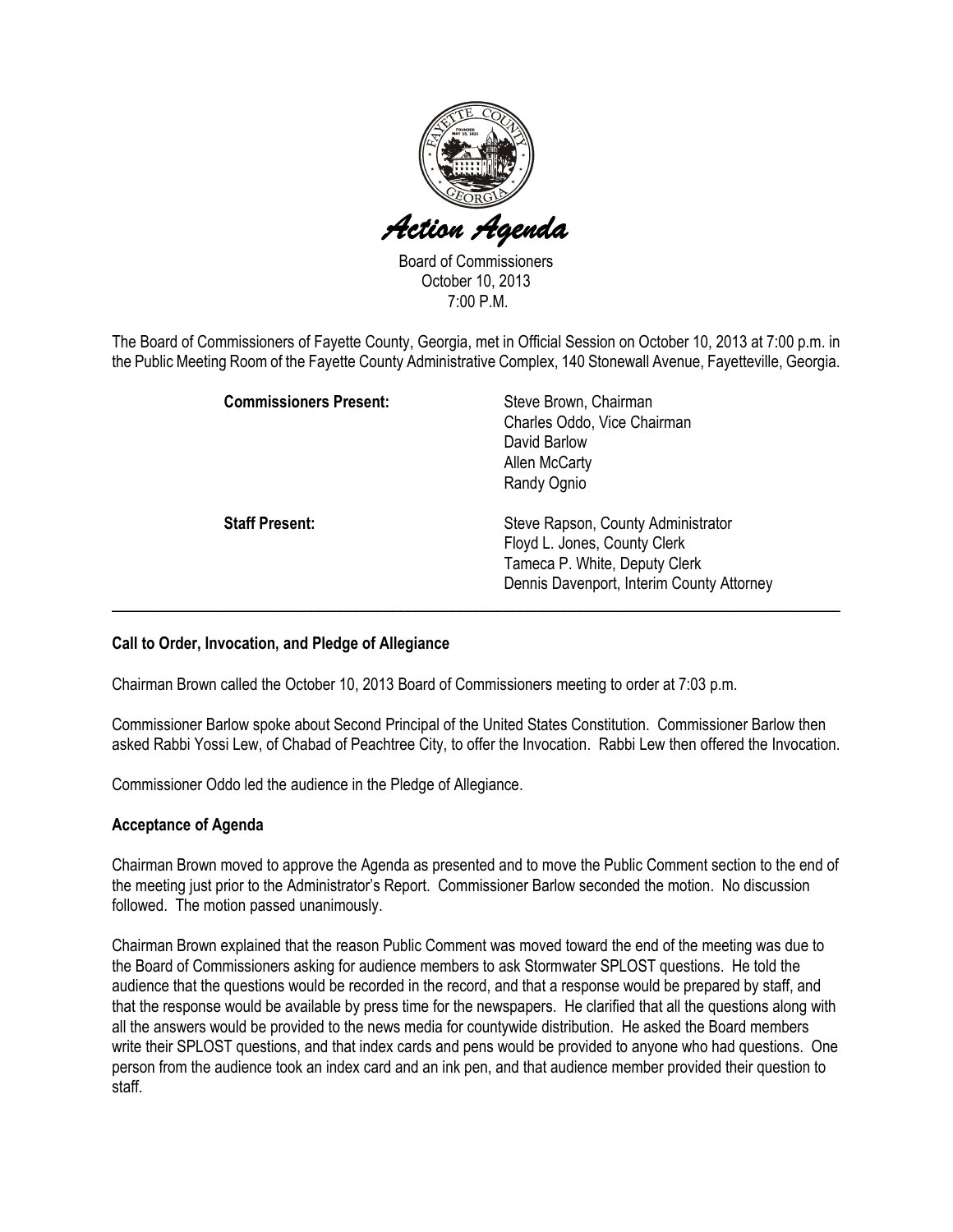### PRESENTATION / RECOGNITION:

#### 1. Recognition of the Fayette County Forestry Commission.

Chairman Brown introduced Chief Ranger Harold Quigley to the Board and audience. Commissioner McCarty read the recognition of the Fayette County Forestry Commission into the record. Ranger Quigley thanked the Board, spoke about the services provided, and accepted the recognition on behalf of the Fayette County Forestry Commission.

### PUBLIC HEARING:

2. Consideration of staff's recommendation to approve the transfer of a 2013 Retail Beer and Wine Sales License from Michael Simpson, doing business as Simpson Grocery, to Green Oil Company, doing business as South Fayette Chevron, with Edward C. Wyatt as licensee, and to renew the Retail Beer and Wine Sales License for 2014.

Mr. Jim Pleasants represented Green Oil Company in their request, and he thanked the Board for considering the request.

No one spoke in favor of or in opposition to this request.

Commissioner Oddo moved to approve the consideration of staff's recommendation to approve the transfer of a 2013 Retail Beer and Wine Sales License from Michael Simpson, doing business as Simpson Grocery, to Green Oil Company, doing business as South Fayette Chevron, with Edward C. Wyatt as licensee, and to renew the Retail Beer and Wine Sales License for 2014. Commissioners Barlow and McCarty seconded the motion. No discussion followed. The motion passed unanimously.

### CONSENT AGENDA:

Commissioner Ognio asked to remove Consent Agenda Item #4.

Commissioner Ognio moved to approve the Consent Agenda with the exception of Consent Agenda Item #4. Commissioner Barlow seconded the motion. Discussion was held about Consent Agenda Item #5. The motion to approve the Consent Agenda with the exception of Consent Agenda Item #4 passed unanimously.

- 3. Approval of staff's request to authorize a one-year contract extension with Tag Grinding Services for short-term debris removal during times of extreme weather or declared county disaster and authorization for the Chairman to sign the contract or related documents. This is the final renewal of a three-year contract.
- 4. Approval of staff's recommendation to adopt Ordinance 2013-14 amending the Fayette County Code of Ordinances, Chapter 5, International Property Maintenance Code, Section 302.4 Weeds, to include an allowable height of twelve (12) inches for weeds.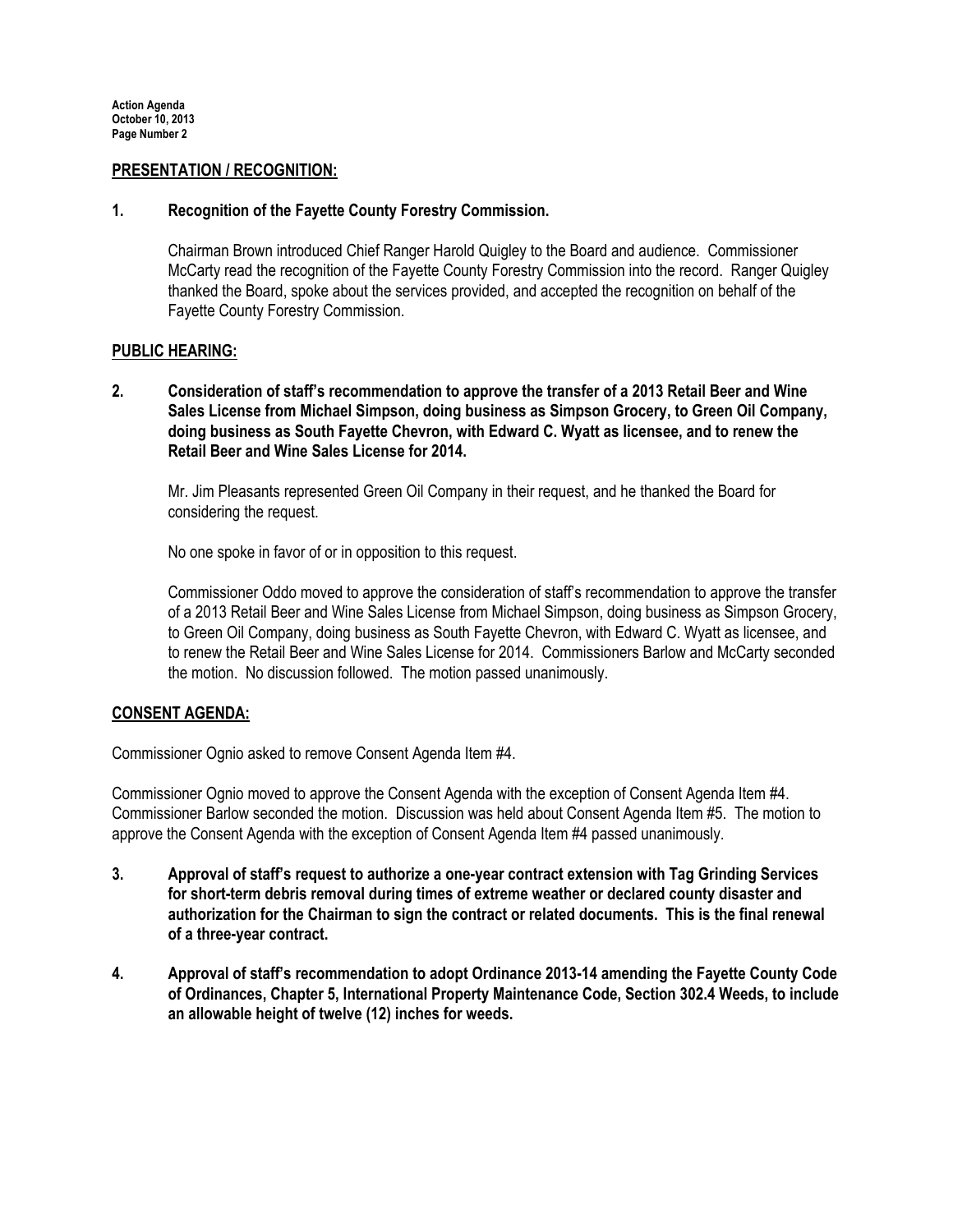Commissioner Ognio stated there were several issues that were brought to his attention including the fact that it is an "International" Code. He questioned how the ordinance would be enforced for fields that are growing hay and he asked if there were exceptions to this ordinance. Code Enforcement Officer Kathy Hobbs responded to Commissioner Ognio's questions.

Commissioner McCarty asked to table Consent Agenda Item #4 until the November 14, 2013 Board of Commissioners meeting. Commissioner Oddo seconded the motion. Discussion followed.

Ginger Smithfield: Mrs. Smithfield said she had a problem with Consent Agenda Item #4, and she asked if the County was actually going to police the height of somebody's weeds. She suggested that this was just another form of government control. She asked about elderly people on fixed incomes, or about those who are sick and are unable to keep their weeds below twelve inches. She then asked about the County's weeds, like those behind her house at the West Fayetteville Bypass, are more than twelve inches. She asked if the County was really going to fine sick and elderly people, and she asked if the County would fine itself. Mrs. Smithfield added that she was in favor of Consent Agenda Item #6.

The motion to table Consent Agenda Item #4 until the November 14, 2013 Board of Commissioners meeting passed unanimously.

- 5. Approval of staff's recommendation to enter into an Intergovernmental Agreement with the City of Fayetteville for the Use of County Property, including the sale or serving of Malt Beverages and Wine for the City of Fayetteville Main Street events.
- 6. Approval of staff's recommendation to utilize \$3,500.00 from project fund contingency to pay for additional components and labor required for the installation and upgrade of the audio / visual equipment in the public meeting room.

Ginger Smithfield: Mrs. Smithfield, during her comments about Consent Agenda Item #4, told the Board that she was in favor of Consent Agenda Item #6.

7. Approval of the September 26, 2013 Board of Commissioners Meeting Minutes.

### OLD BUSINESS:

There were no Old Business Items.

# NEW BUSINESS:

There were no New Business Items.

### PUBLIC COMMENT:

Chairman Brown asked those who came to speak on something other than the Stormwater SPLOST issue to speak first.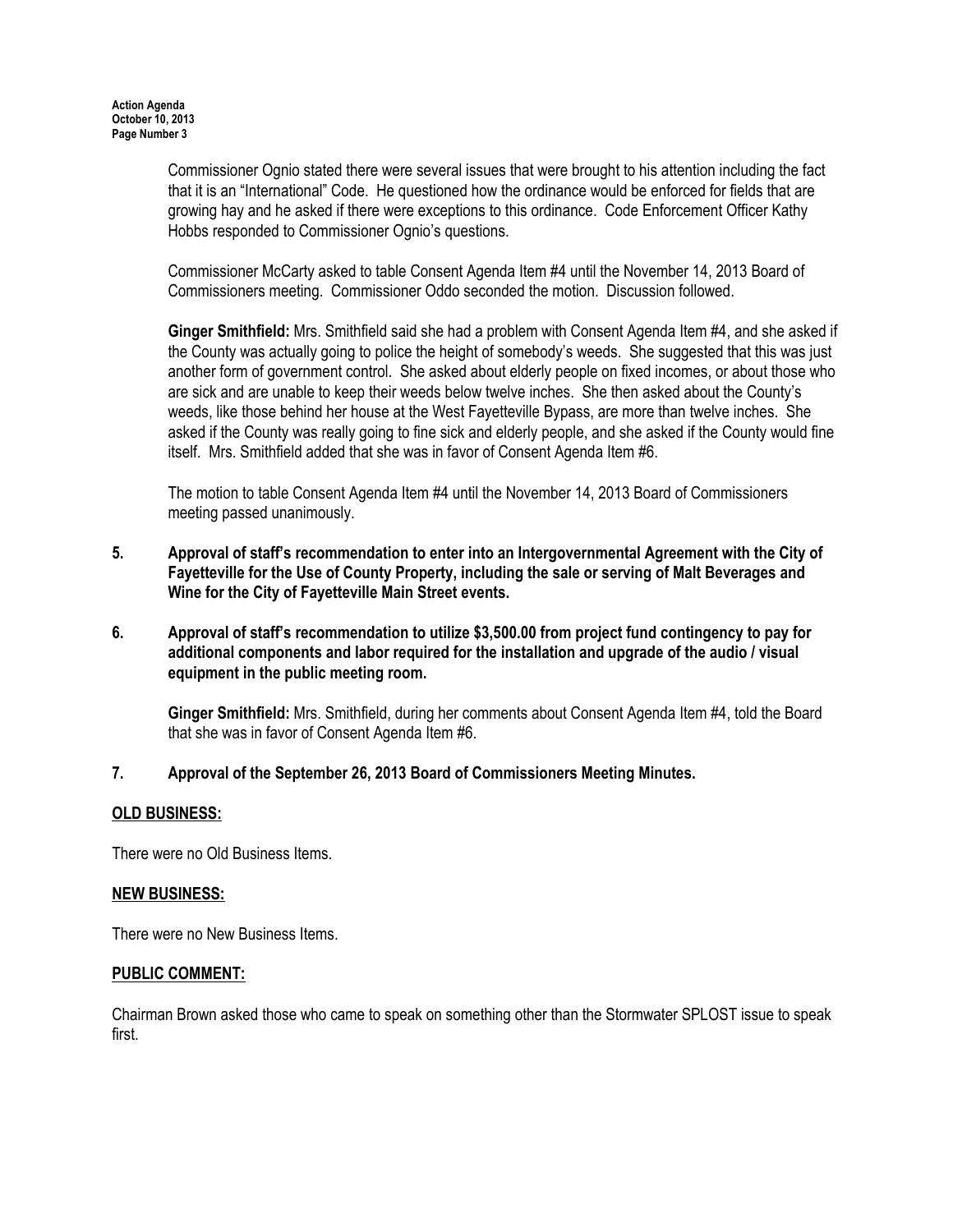Ray Watt: Mr. Watt said he was coming to complain about the sound system, but that it sounded much better tonight than in the past. He pointed out that he watched the September 24, 2013 meeting on television, and that it was hard to hear the County Administrator and the County Attorney. Secondly, Mr. Watt commented on Commissioner Barlow's presentations on the principles and values of the United States, and he said that with what is going on in Washington, D.C. that everyone needed to learn more about those principles and values. He said he agreed with Commissioner Barlow's comments about the military as well. For his third point, Mr. Watt told the Board that his wife received a notice from Blue Cross / Blue Shield informing her that her insurance rate, due to the Affordable Care Act, went up 139%. He suggested that most people would get a similar notice. He told the Board that she has no preconditions and that she does not smoke. He reminded the Board that the County is self-insured, and he wondered how ObamaCare would impact the county's health insurance costs for its employees, retired employees, and those incarcerated in the Fayette County jail. He thought this could be a big part of the County budget on a go-forward basis. He suggested that industries still provide insurance to their retirees, but in many cases it does not provide insurance for their spouses. He pointed out that health insurance would be a "big-ticket item," and he wanted to bring it to the Board's attention. Mr. Watt closed saying he had comments about Stormwater SPLOST, but that he would not provide them since "the cast is kind of set on this thing," and he wished the Board luck in November.

Mindy Fryman: Ms. Fryman spoke about her concerns about the increased fees for obtaining alcohol permit for Fayette County's citizens who are employed to sell alcohol. She stated that her employer informed her that it will cost her \$44.00 to obtain a permit, and that the permit needs to be issued by November 1, 2013, even though her personal permit does not expire until December 1, 2013. She said she needed the permit in order to keep her job. She asked why the fee needed to be \$44.00 to give her permission to sell alcohol at her job, when last year it only cost ten dollars. She informed the Board that she checked with the City of Fayetteville and the City of Peachtree City, and they charge only \$25.00 for the service. She asked for the reason of why the fee was almost double the cost for surrounding cities located within the same county, and she asked what the surrounding cities were doing to keep their costs lower. She understood that budgets were being stretched to their limits, but she asked the Board to look at the budget of someone who makes minimum wage. Ms. Fryman then supplied the Board with a copy of her budget, and went line by line over her budget while asking the Board to help her determine where she needs to cut her budget in order to afford the increased alcohol permit fee. She concluded that while the County's budget may be stretched, her budget has nowhere to go. She suggested that there are probably many other people who have budgets similar to hers, and she asked the Board to remember that a \$44.00 fee is taking a day's worth of work from her pay. She added that if the fees go up, those fees should not be any higher than the cities located in the same county. She also asked the Board to provide adequate notification to those "who are already in your system" who are expected to pay the higher costs.

No one else spoke on subjects other than Stormwater SPLOST, so Chairman Brown then turned the Public Comment to those who wanted to talk about Stormwater SPLOST.

Dennis Chase: Mr. Chase read a statement into the record in response to the public notice regarding questions related to the Stormwater SPLOST. In the statement, he informed the Board that he had asked questions in the past through various communications, at several Tea Party meetings, and that he has commented, given questions, and expressed concerns several times leading up to the August 29, 2013 Public Hearing on the Core Infrastructure SPLOST. He suggested that there was a lack of answers to his questions, and that there was no use in submitting new questions. He closing saying that he continued to believe that a vote for the Stormwater SPLOST was a mistake.

John Munford: Mr. Munford asked several questions about the Stormwater SPLOST.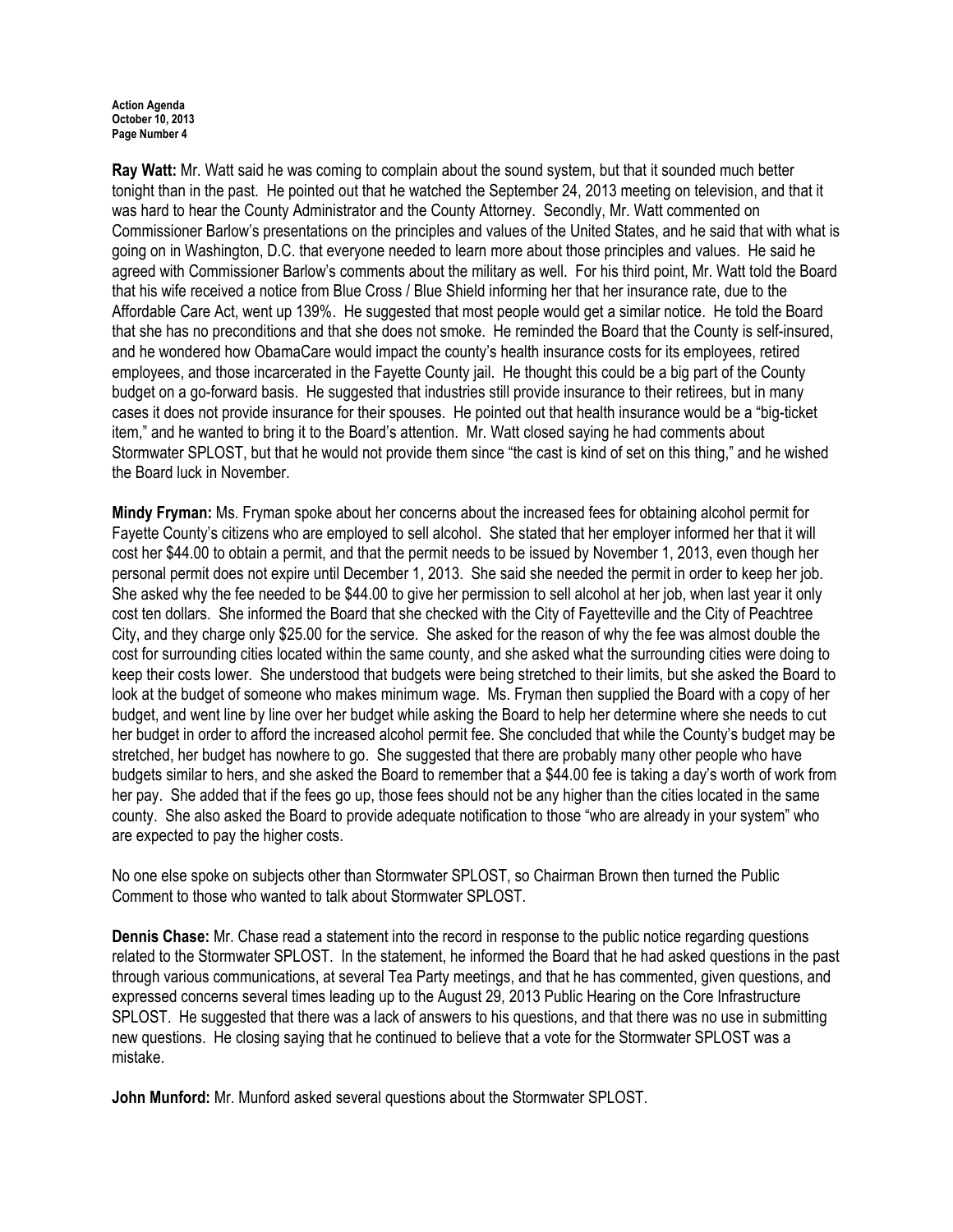Reading of Submitted Stormwater SPLOST Questions: Chairman Brown and Commissioner Barlow tag-teamed in reading submitted Stormwater SPLOST questions that were submitted from an unidentified audience member, from Mr. Paul Lentz, and from Mr. Terrence K. Williamson. Chairman Brown reminded everyone that each of the questions would receive a proper answer and that the answers would be provided to the news media and posted to the County's website for review.

## ADMINISTRATOR'S REPORTS:

Response to Ms. Fryman's Public Comments: County Administrator Steve Rapson told the Board that he was concerned with Ms. Fryman's comments, so he looked into the situation. He stated that the County did not increase the permit fee, and that it is still \$30.00. He told the Board that there is a fingerprinting fee that is \$44.25, which is what Ms Fryman thought she was being charged. He told the Board that he was going to pull Ms. Fryman's record, and if she has already been fingerprinted then it would not be required again. He stated that he would confer with Code Enforcement Officer Kathy Hobbs on Friday, and that he would call Ms. Fryman and let her know the results. He explained that the jurisdictions determine how they do fingerprinting, and that Fayette County has determined to do fingerprinting only one time. He explained that the \$44.25 is not a "marked up charge" since that is the cost that is charged by the federal government.

Appointment of a Board Member to review applications for the Fayette County Zoning Board of Appeals: County Administrator Rapson asked the Chairman to appoint a Board member to the selection team for the Fayette County Zoning Board of Appeals. He reported that the County has already advertised the position and that two applicants have submitted their applications.

Chairman Brown appointed himself and Commissioner Barlow to review the applications for the Fayette County Zoning Board of Appeals.

Meeting with Mr. Paul Lentz: County Administrator Steve Rapson reported that he was going to meet with Mr. Paul Lentz on Friday at 10:00 a.m.

Response to Mr. Dennis Chase's Public Comments: County Administrator Steve Rapson stated that the County already has questions and answers that are already posted on the website, many of which came from Mr. Chase. He said he would have County Clerk Floyd Jones goes back through the minutes to make see if there are any questions that need to be answered, and that those questions would be added based on the public record that he referenced when he had a conversation. He said that he would tell the Board what he tells his daughter when she does not like the answer that he gives her, "it doesn't necessarily mean that I didn't give you an answer, it just means you didn't like what you heard." He encouraged people to submit their questions and affirmed that the questions and answers would be posted to the County's website and would be provided to the press by their deadline.

Update on the Environmental Protection Division and the Sanitary Survey: County Administrator Steve Rapson reported that staff has completed 55.3% of the deficiencies noted in the Sanitary Survey related to the Fayette County Water System. He explained that he would provide the Board with an update with regard to the Environmental Protection Division's positions in regards to the Notice of Violations, and that the County would be releasing a press release tomorrow as well as the County's final position with EPD based on the Friday, October 11, 2013.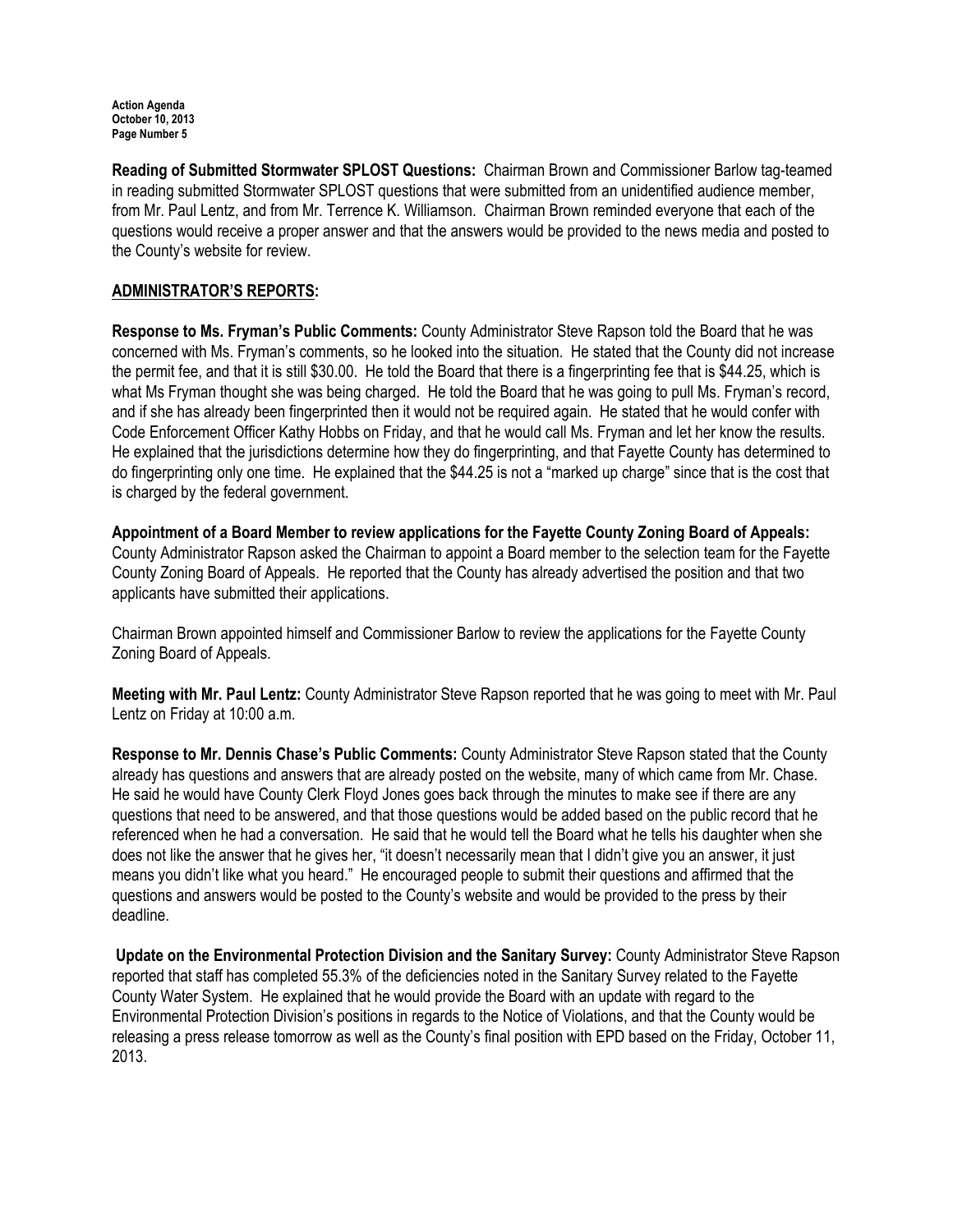Chairman Brown pointed out that the County hired a brand new engineering firm, CH2M Hill, and that the firm is probably the finest such engineering firm in water work in the nation. He explained that CH2M Hill has won national awards both for their water professionalism and engineering and designs, and he said they have also won several awards for business ethics. He told everyone that Mr. Frank Destadio was in the audience, and he suggested that the people could talk to him about their questions.

Recognition of Mr. Phil Frieder: County Administrator Steve Rapson introduced Mr. Phil Frieder to the Board, and he told the Board that Mr. Frieder was the new Information Technology Director. He said he was glad to have Mr. Frieder on site, and that he looked forward to Mr. Frieder "moving us forward."

## ATTORNEY'S REPORTS:

Three Items for Executive Session: Interim County Attorney Dennis Davenport reported that he had one item of pending litigation, one item of threatened litigation, and the review of the September 26, 2013 Executive Session Minutes to be considered in Executive Session.

### COMMISSIONERS' REPORTS:

Commissioner Barlow: Commissioner Barlow thanked Ms. Fryman for coming to the meeting and sharing her testimony with the Board. He said she went to quite an effort to tell her situation, and he said it indicated that she is an outstanding employee. He hoped that things would work out for her. Commissioner Barlow informed everyone that was invited to attend a two-hour prayer session with Operation Mobilization earlier in the day. He told the audience that Operation Mobilization is based in Tyrone, and that it supports 6,800 missionaries throughout the nation and the world. He said earlier in the day that there were 27 different nations who were represented from people from the Far East who were in the United States for the first time. He added others were from Middle Eastern nations who were in the United States for the first time. He stated that it was very humbling to be in the presence of individuals who put their lives on the line and who go out to represent the Gospel. He told the Board that several of the stories that he heard were of incarceration, and he heard of how they were able to survive. He stated that it was an honor to be in the presence of such mighty people, and he recommended that everyone read a book that was given to him many years ago entitled Martyred for Christ. He told the audience that, as much as they think things are difficult, the testimonies in that book and the stories of people put to death who had been called to go overseas for the benefit of the Gospel. He thanked God that he was given the opportunity to go to the Operation Mobilization prayer meeting. Commissioner Barlow reminded everyone that he would continue to speak on the twenty-eight Principles of Liberty that the Founding Fathers used to author the United States Constitution. He said he had found his research to be very compelling, and he found that the nation has moved away from the Constitution. He suggested that the United States has gone into some illegal activities by not abiding by the Constitution. He suggested that the Constitution was rather simple once someone began to read and understand the Constitution of the United States.

Commissioner Oddo: Commissioner Oddo said he knew it was difficult to take someone in a pink shirt seriously, but that he was wearing the pink shirt for a good cause. He said he went to the Fayette Youth Protection Home, and he complimented those who run the home. He said the staff was doing a wonderful job with the kids who need attention. Secondly, Commissioner Oddo said he had a chance to go to the new Piedmont Cancer Center, and he said it was fantastic. Commissioner Oddo reminded everyone that he opposed the Transportation SPLOST, and one of the reasons he opposed it was because it did not have anything in it for maintenance. He explained that the SPLOST that the Board of Commissioners was proposing is for specific projects, and it is specifically for maintenance that has not been previously performed for the last thirty or forty years. He said it not mean everything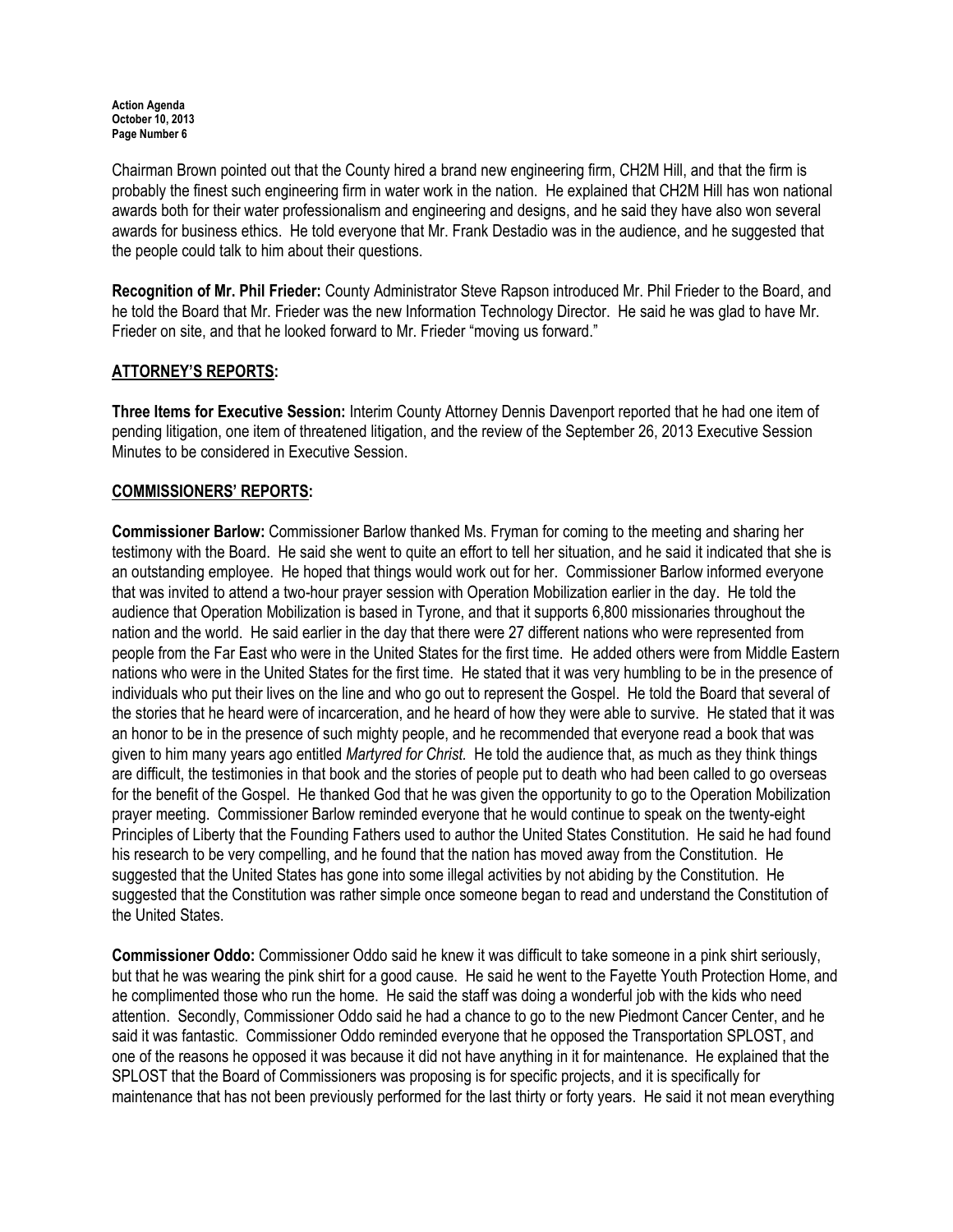has to be done, but that it means that the County is setting the projects up with the money to take care of them as needed. He reminded everyone that the problems would be with the County whether or not SPLOST passes, and this effort to pass a Stormwater SPLOST was most economical way to take care of existing problems. He emphasized that the Board needs to take action on these matters, and he thanked everyone for coming to the meeting.

Commissioner McCarty: Commissioner McCarty agreed that weeds are obnoxious and unsightly, but so is the American economy. He suggested that for the County to place another burden on its citizens is another form of government control. He said imposing fines on someone due to the height of their weeds was not a fair or reasonable way to do things, and that it would add more burdens on the County's taxpayers. He said he did not want to see things happen that cause people to spend money in an economy that is not good, and in a county that is more elderly. He suggested that it was not a good idea to keep increasing expenses, like Ms. Fryman experiencing. He asked where did the burdens end, and he asked when government control of what goes in a person's yard end. He asked if weeds would be made illegal next, said he had a problem with that, and thanked everyone for coming to the meeting.

Commissioner Ognio: Commissioner Ognio said that he had several people question him about how the county plans for future upkeep after the SPLOST comes to an end. He replied that he thought the County was doing a really good job of creating an asset management plan, like what was brought up at the September 24, 2013 meeting. He said that knowing what assets the County has, and then planning how to replace those assets when the time comes is part of that plan. He said the County is doing exactly what should have been done many years ago, and so the County is planning for the future, but it still has to deal with the problems it has now. He reminded everyone that there was a collapse on the interstate a couple of days ago that resulted in shutting down part of the interstate. He said he did not want the roads to be like that, and that the roads should be fixed before they collapse. Commissioner Ognio stated that he had heard there was a motorcycle ride this weekend, called Lisa's Ride, and he hoped they would have a safe and prosperous ride.

Chairman Brown: Chairman Brown stated that a couple of the Commissioners were able to go to the Fayette County Farm Bureau's Annual Meeting, and he announced that they have won several awards during this past year. He said part of it included doing a program with the County and getting some of the recognition. He said he was glad the County was working with agencies and non-profits and groups in the Fayette community. He stated that he was extremely proud of the Board, saying the Board made a promise in the newspaper saying a Commissioner would attend homeowners association meetings, would attend Boy Scout meetings, Girl Scout meetings, church groups, or whatever could be offered. He acknowledged that not every Commissioner could make it to every event, but that the Board would always try to get a member to go, and to answer as many questions as could be thrown at them. He emphasized that the Board has held up on this promise, and that somebody has attended every meeting that they have been invited to. He added that the citizens are responding that they are getting a lot of information that they normally would not receive, and that they like having dialog with Commissioners. He thanked the Board for their work, and said the citizens approve of it.

### EXECUTIVE SESSION:

Pending Litigation, Threatened Litigation, and Review of the September 26, 2013 Executive Session Minutes: Chairman Brown moved to recess into Executive Session for one item of pending litigation, one item of threatened litigation, and review of the September 26, 2013 Executive Session Minutes. Commissioner Barlow seconded the motion. No discussion followed.